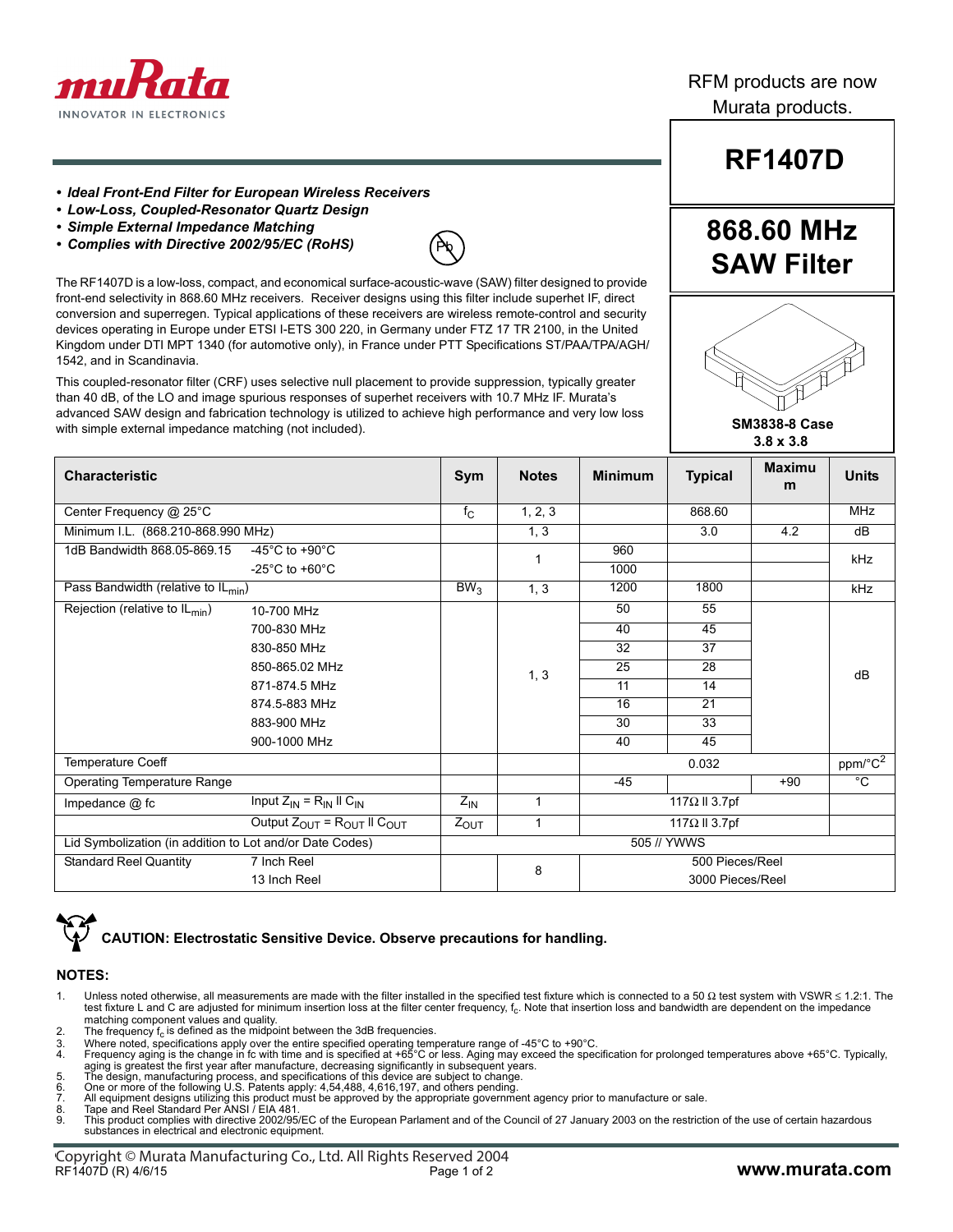| Rating                |                              | <b>Value</b>   | <b>Units</b> |
|-----------------------|------------------------------|----------------|--------------|
| Input Power Level     |                              | $+10$          | dBm          |
| DC Voltage            |                              | 12             | <b>VDC</b>   |
| Storage Temperature   |                              | $-45$ to $+90$ | °C           |
| Soldering Temperature | (10 seconds / 5 cycles max.) | 260            | °C           |

### **Electrical Connections**

| Pin | Connection  |  |  |  |
|-----|-------------|--|--|--|
| 1   | Input       |  |  |  |
| 2   | Ground      |  |  |  |
| 3   | Ground      |  |  |  |
| 4   | Case Ground |  |  |  |
| 5   | Output      |  |  |  |
| 6   | Ground      |  |  |  |
| 7   | Ground      |  |  |  |
| Զ   | Case Ground |  |  |  |



### **Matching Circuit to 50**Ω



**Case Dimensions**

| <b>Dimension</b> | mm   |            |      | <b>Inches</b> |            |            |  |
|------------------|------|------------|------|---------------|------------|------------|--|
|                  | Min  | <b>Nom</b> | Max  | Min           | <b>Nom</b> | <b>Max</b> |  |
| A                | 3.6  | 3.8        | 4.0  | 0.14          | 0.15       | 0.16       |  |
| в                | 3.6  | 3.8        | 4.0  | 0.14          | 0.15       | 0.16       |  |
| C                | 1.00 | 1.20       | 1.40 | 0.04          | 0.05       | 0.055      |  |
| D                | 0.95 | 1.10       | 1.25 | 0.033         | 0.043      | 0.05       |  |
| Е                | 0.90 | 1.0        | 1.10 | 0.035         | 0.04       | 0.043      |  |
| F                | 0.50 | 0.6        | 0.70 | 0.020         | 0.024      | 0.028      |  |
| G                | 2.39 | 2.54       | 2.69 | 0.090         | 0.100      | 0.110      |  |
| н                | 1.40 | 1.75       | 2.05 | 0.055         | 0.069      | 0.080      |  |